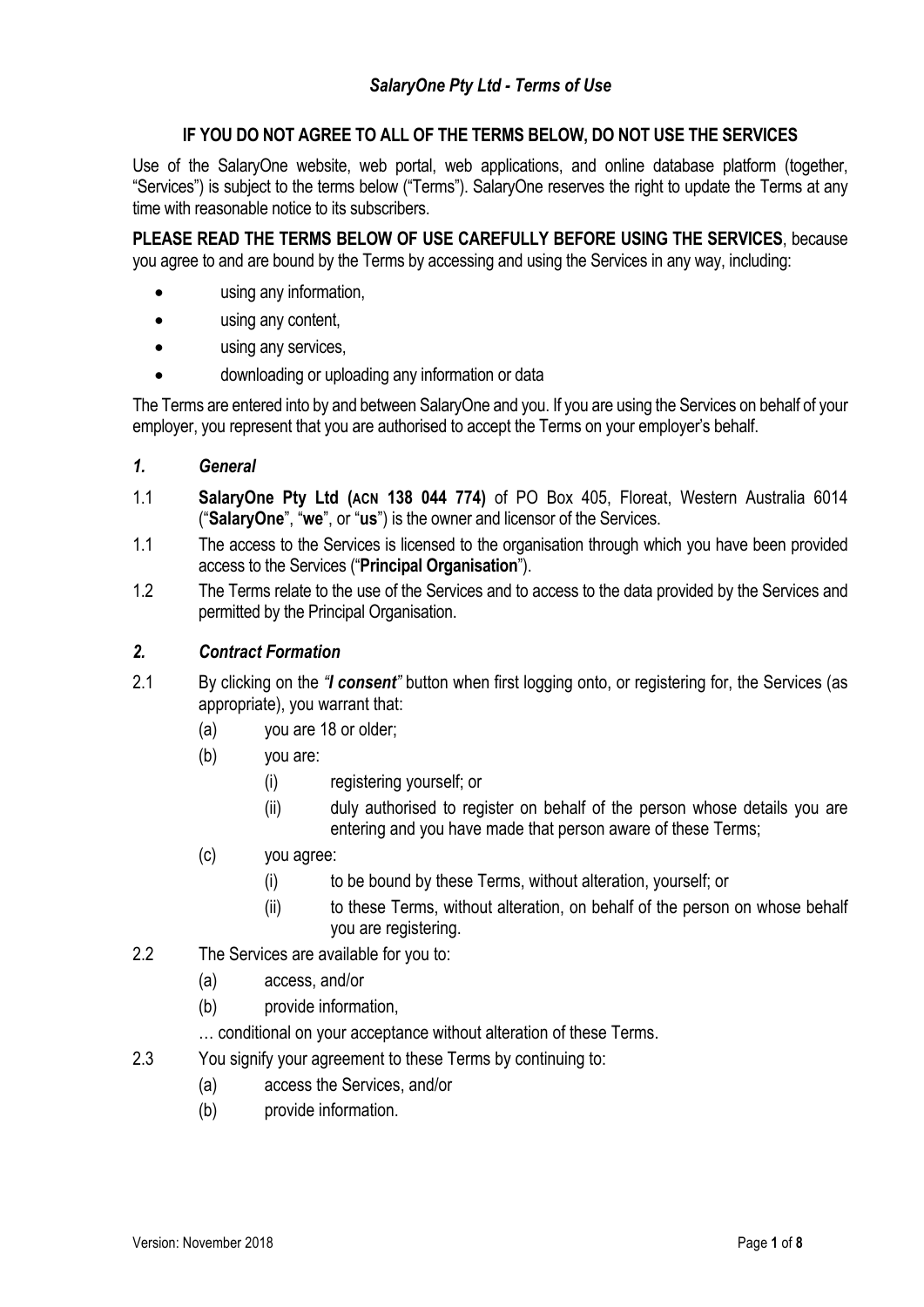## *SalaryOne Pty Ltd - Terms of Use*

- 2.4 We provide the Services to you subject to the following Terms, which may be updated occasionally, at our sole discretion, without giving you any explanation or justification for such change, but with reasonable notice to subscribers via e-mail to the e-mail address provided by you in the registration process.
- 2.5 The most current version of these Terms will always supersede all previous versions. There will always be a link to the most current Terms on the www.salaryone.com.au home page. By continuing to use, visit, or browse the Services, you agree to be bound by the current version of these Terms.
- 2.6 These Terms contain the entire agreement between us and you regarding all the subjects we covered by these Terms.
- 2.7 We reserve the right to reject your membership application.

## *3. Types of User*

| <b>Type of User</b> | <b>Description</b>                                                                                                                                                     |
|---------------------|------------------------------------------------------------------------------------------------------------------------------------------------------------------------|
| Client              | An organisation which contracts SalaryOne to design, build, and manage a<br>web portal for the organisation and its members.                                           |
| Subscriber          | An organisation which subscribes to a SalaryOne survey and web portal,<br>either directly with SalaryOne or through a client, and which nominates<br>authorised users. |
| <b>Admin User</b>   | An employee of a Client, who is authorised to be an administrative user with<br>certain user rights.                                                                   |
| <b>Primary User</b> | An employee of a Subscriber, who is authorised to be the primary contact<br>person for the Subscriber.                                                                 |
| Employee User       | An employee of a Client or a Subscriber, who is authorised to have access to<br>a SalaryOne web portal.                                                                |
| Free User           | A person who registers for free access, with limited access, to a SalaryOne<br>web portal.                                                                             |

The Services are available to the following types of subscribers ("Users"):

## *4. Our Obligations to You*

### 4.1 **Services Provided**

We provide the following:

- (a) We will provide website access according to Users for the access to which you have subscribed.
- (b) We provide you with your own account and you may choose your own ID and password.

## 4.2 **Privacy**

We comply with the Australian *Privacy Act 1988* (Cth). Although we may not be required to do so, we comply with the Australian Privacy Principles.

You agree to comply with SalaryOne's Privacy Policy in relation to that personal information as if the reference in that Privacy Policy to "SalaryOne" refers to you, as far as is reasonably possible.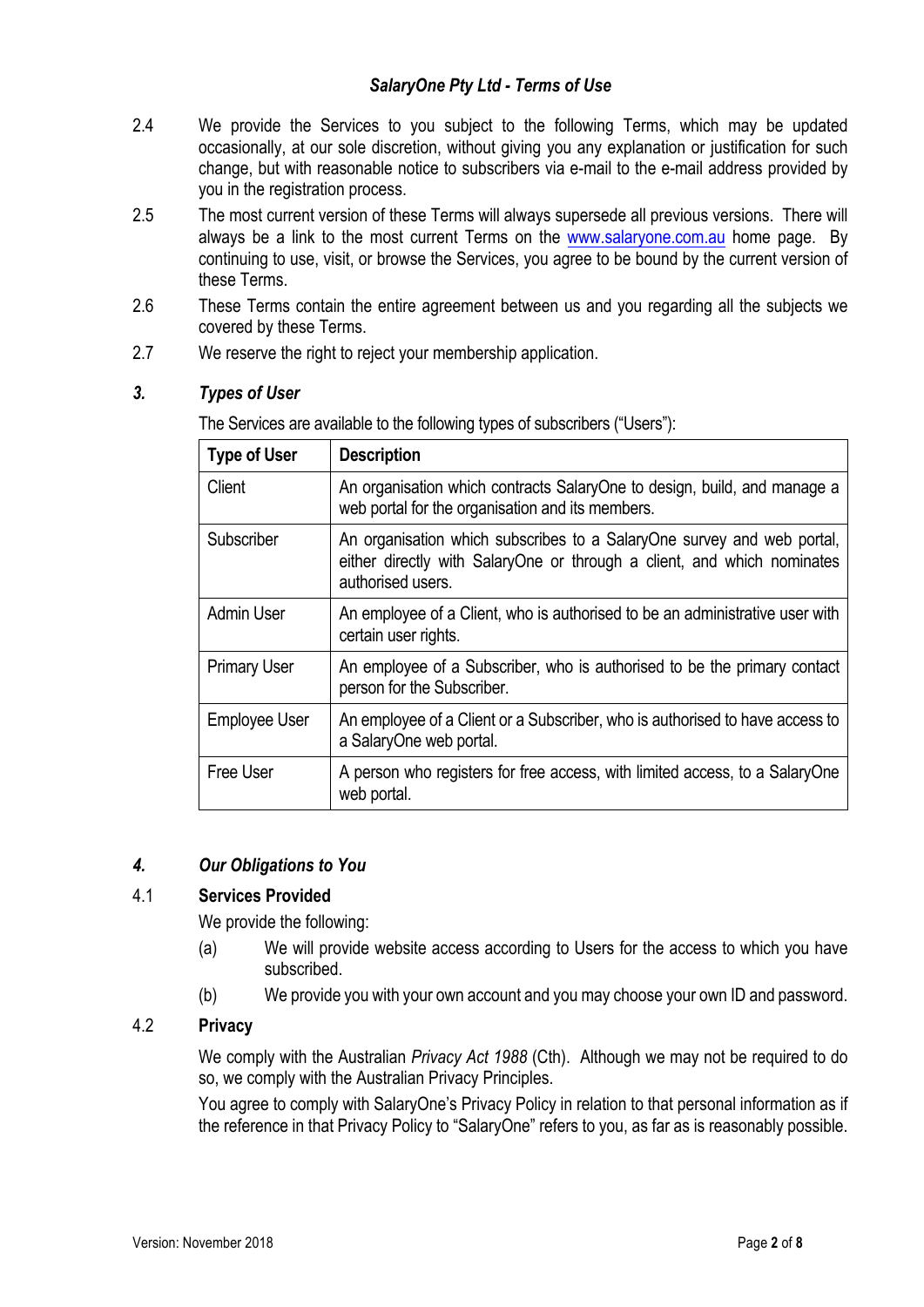# 4.3 **What We Do Not Provide**

We DO NOT provide the following:

- (a) We take no responsibility for the content posted in or on the Services, but reserve the right to remove or edit any material posted in or on the Services, at our sole discretion.
- (b) We do not agree to provide the Services forever and at any time and for any or no reason, we may: limit, deny, modify, or discontinue the Services with or without notice to you.
- (c) Reasonable care has been taken to ensure that all information is true and correct. However, due to the nature of these Services, they may contain inaccurate information, whether due to error or omission of SalaryOne, the webmaster, or third party providers of information. Please advise SalaryOne if you believe that there are any errors or omissions.
- (d) Some hyperlinks on the Services may lead to other websites that are not owned or controlled by us. We have not reviewed these sites and have no control over the content of such sites. Connecting to linked sites and/or downloading any information from linked sites is done entirely at your own risk. We make no representation or warranty that downloads from linked sites will meet any prescribed specification, nor do we make any representation or warranty that such linked sites will not contain viruses, Trojan horses, worms, or otherwise impact upon your computer, nor do we warrant that any goods available via third party sites are fit for purpose or of merchantable quality or that services available via third party sites will be provided in a proper and workmanlike manner.

# *5. Your Obligations to Us*

You agree to abide by the following rules:

- (a) Either you or your Principal Organisation will access the Services for business purposes.
- (b) You represent and warrant that all information you supply to us is complete and accurate.
- (c) You are solely responsible for maintaining the confidentiality of your account information, including your password, and for restricting access to your computer. You accept responsibility for all activities that occur under your account or password. It is your responsibility to provide and maintain an accurate and working e-mail address, delivery address, telephone number, at all times.
- (d) You agree not to use the Services for the purpose of generating income.
- (e) You agree not to upload, post, email, or otherwise send or transmit any material that contains software viruses or any other computer code, files, or programs designed to interrupt, destroy, or limit the functionality of any computer software, hardware, equipment, or site content associated with the Services.
- (f) You agree that you might encounter illegal, obscene, threatening, vulgar, defamatory, or otherwise objectionable material on the Services, for which we will not be liable. You should report such material to us so that we might take steps to remove it, although we are not obliged to do so.
- (g) You represent and warrant in relation to any material and/or information you provide to the Services that:
	- (i) you are authorised to provide the material and/or information;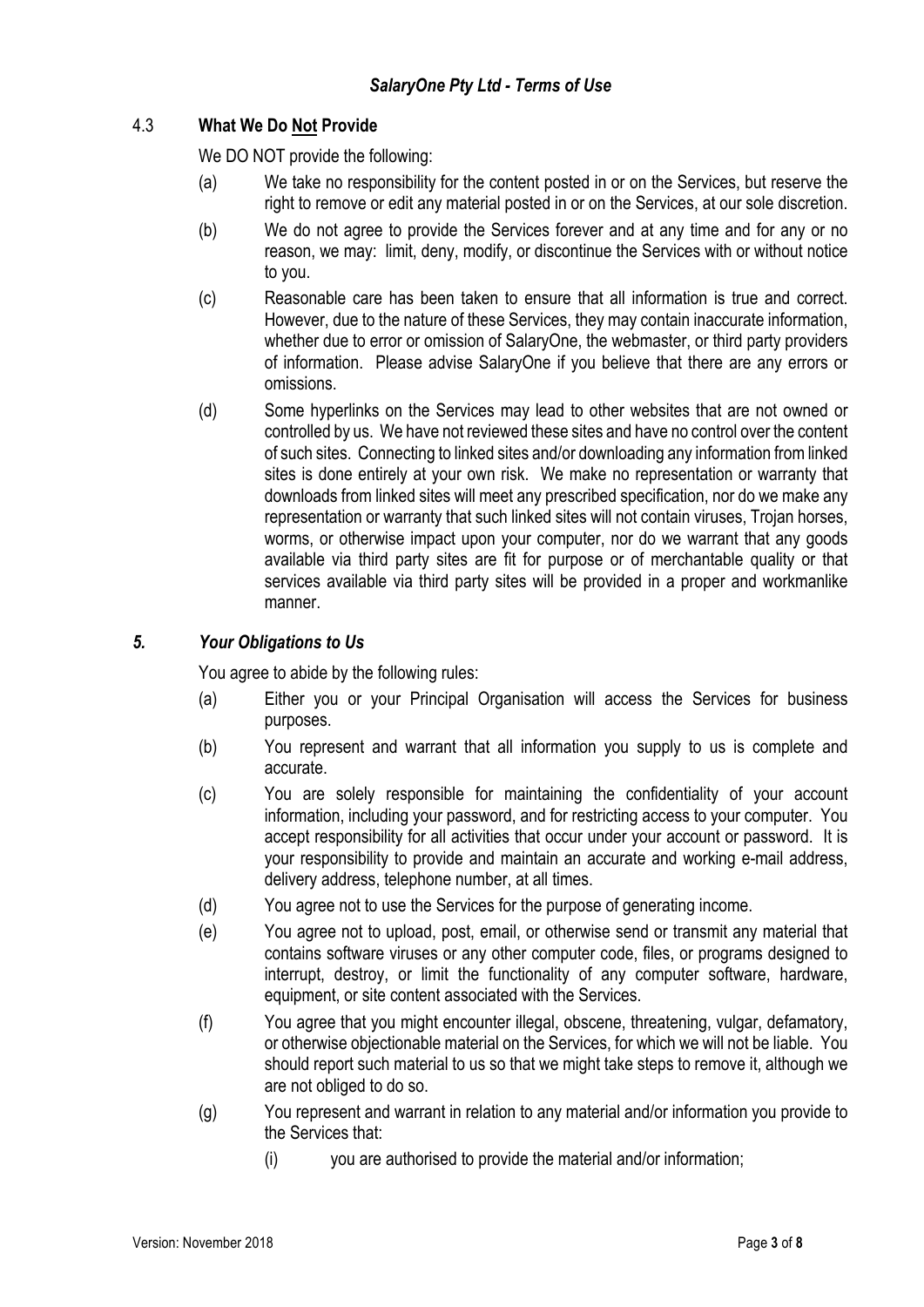## *SalaryOne Pty Ltd - Terms of Use*

- (ii) the material and/or information is not defamatory or a malicious falsehood in relation to any product, service, person, or corporation;
- (iii) the material and/or information is not the "passing off" of any product or service and does not constitute unfair competition;
- (iv) the material and/or information does not infringe any intellectual property right including, but not limited to, trademarks, service marks, or business names (whether registered or unregistered), confidential information, and copyright; and
- (v) the material and/or information does not infringe any legislation or regulations of the Commonwealth of Australia and or any State or Territory of Australia, including, but not limited to, the *Competition and Consumer Act 2010* (Cth) and the *Fair Trading Act 2010* (WA) and any other parliament competent to legislate in relation to the Services or any law in any country where the material and/or information is or will be available electronically to users of the Services.
- (h) You agree not to interfere in any way with the servers or networks connected to the Services, or to violate any of the procedures, policies, or regulations of networks connected to the Services, the terms of which are incorporated herein.
- (i) You agree not to:
	- (i) conduct yourself in an offensive manner while using our Services;
	- (ii) impersonate any other person while using the Services; or
	- (iii) use the Services for any unlawful purpose.
- (j) You agree not to post statements that are illegal, obscene, threatening, vulgar, defamatory, or otherwise objectionable to us or other users.
- (k) You agree not to use a false e-mail address or otherwise mislead us or other users regarding the origin of such content. We reserve the right to remove or edit such content at any time without notice.
- (l) You agree not to stalk or harass other Users.
- (m) You agree that we are free to use any of the comments, statements, information, ideas, concepts, reviews, hints, or techniques contained in communications you send to us, without further compensation, acknowledgement, or payment to you, for any purpose whatsoever. Furthermore, by posting information on in or our Services, you grant us a nonexclusive, royalty-free license to display, use, reproduce, or modify that information.
- (n) You agree to indemnify us and agree to keep us and our affiliates, licensors, content and service providers, participating publishers, authors, dealers, suppliers, employees, and agents indemnified from and against all actions, claims, demands, notices, losses, damages, costs, and expenses of any nature whatsoever suffered or incurred by us and our affiliates, licensors, content and service providers, participating publishers, authors, dealers, suppliers, employees, and agents by reason of any breach or non-performance by you of any of these Terms.
- (o) You agree not to use our Services to transmit files containing viruses, Trojan horses, worms, or other harmful content.
- (p) You agree not to promote or engage in pyramid schemes, chain letters, junk mail, spamming, or flaming using our services.
- (q) You agree not to advertise, promote, market, solicit orders for, offer to buy or sell, goods or services via the Services without our prior written permission.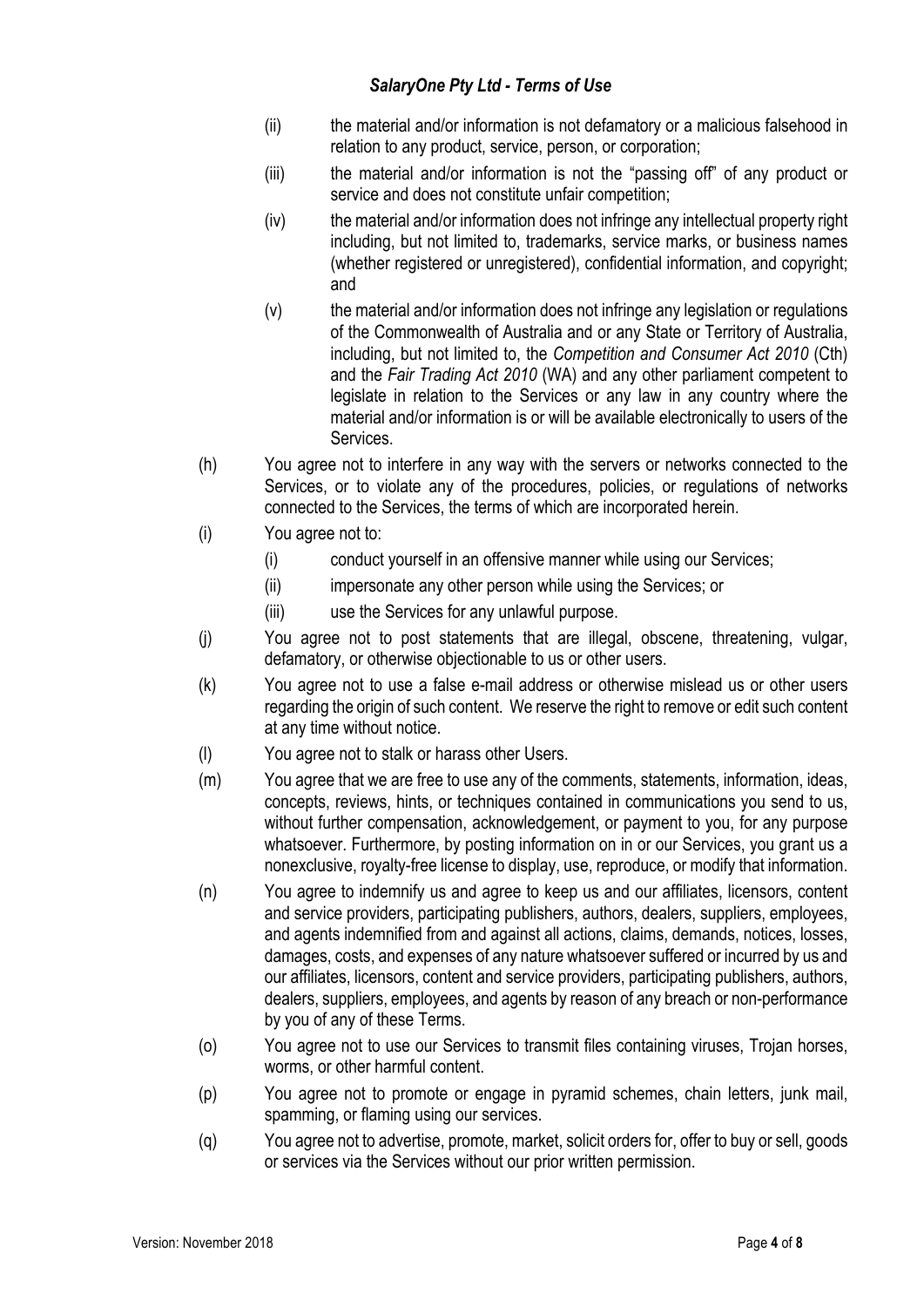(r) You may not assign or transfer your User rights to anyone.

# *6. Use of Material on the Services*

- 6.1 You may not use the Services, or the material contained in or on them, for any purpose. This involves:
	- (a) the reproduction of the material in any material form;
	- (b) the distribution of the material in any material form;
	- (c) re-transmission of the material by any medium of communication;
	- (d) uploading and/or reposting the material to any other site on the WWW; and
	- (e) "framing" the material in or on the Services with other material on any other WWW site.

The above are unlawful in any jurisdiction and are specifically prohibited by these Terms.

- 6.2 You may not modify or copy:
	- (a) the layout of the Services; and
	- (b) any computer software and code contained in or on the Services.
- 6.3 SalaryOne reserves all intellectual property rights, including, but not limited to, copyright in material and/or services provided by it. The material provided in or on the Services is provided for your use only and may not be:
	- (a) re-sold and/or re-distributed in any material form;
	- (b) stored in any storage media; and/or
	- (c) re-transmitted in any media,

… without the prior written consent of SalaryOne.

- 6.4 All content and data included in or on the Services, including but not limited to graphics, text, logos, button icons, and software, is our property, or its supplier's property, and is protected by copyright laws. No content may be reproduced or used without express written permission from us and any other copyright holder.
- 6.5 Trademarks not owned by us that appear in or on the Services are the property of their respective owners, who may or may not be affiliated with, connected to, or sponsored by us.
- 6.6 Any images of persons or personalities contained in or on the Services shall not be an indication of endorsement of any particular product or our services, unless otherwise specifically indicated.

## *7. Use of Information Gathered*

- 7.1 SalaryOne and/or people authorised by it may gather and process the information:
	- (a) which you may provide when accessing the Services, such as your name, address, email address, other personal information about you and salary and workforce information; and
	- (b) regarding the way in which you use the Services including, without limitation, information acquired through the use of "cookies" programmed during the accessing of the Services.
- 7.2 SalaryOne shall not:
	- (a) release any information; nor
	- (b) authorise others to offer you goods and services using the information,
	- … acquired through 7.1(a) and (b) above.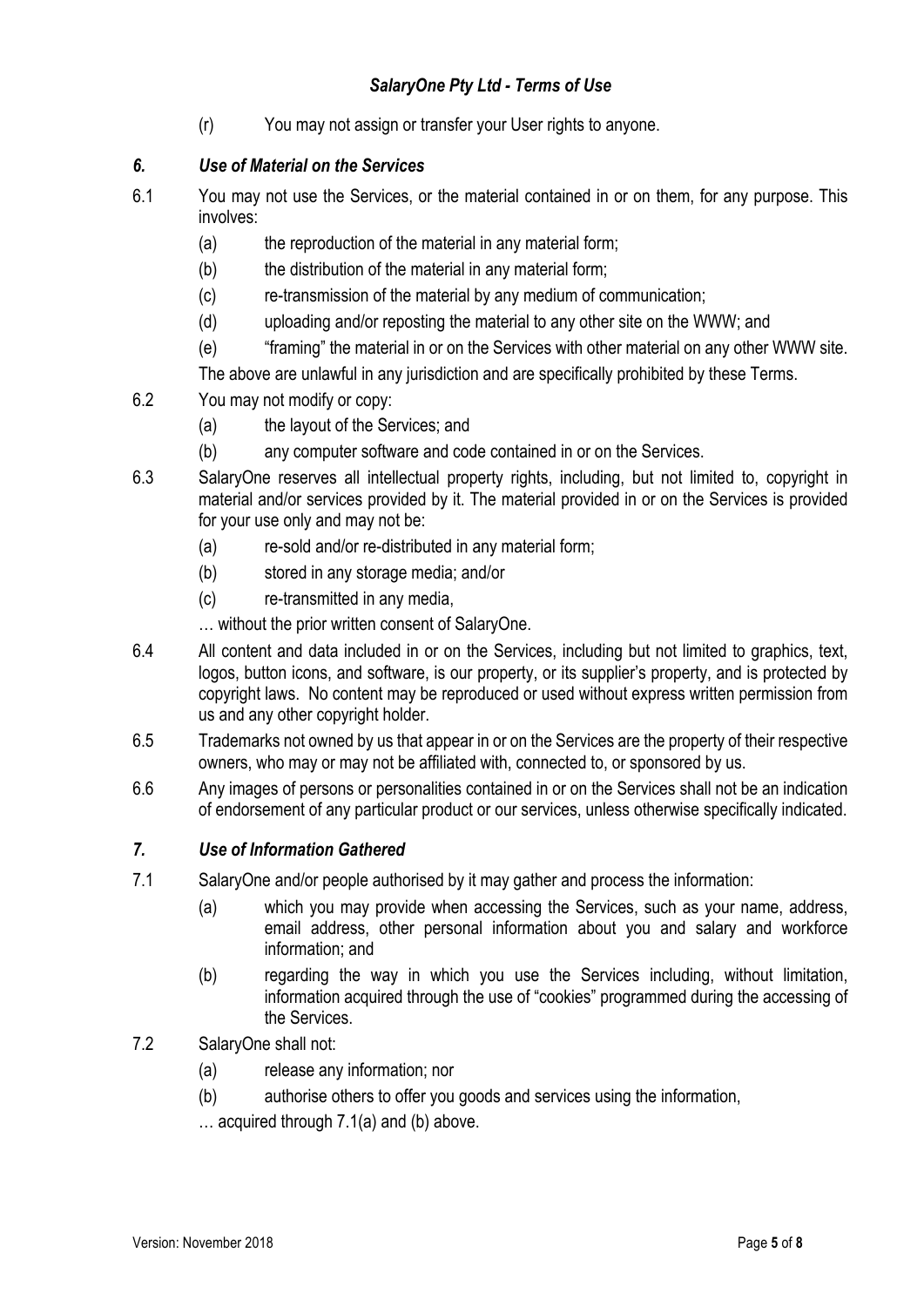# *8. Licence to Use Your Material*

By uploading, posting, inputting, or otherwise submitting any material to SalaryOne, whether or not it contains intellectual property, including, but not limited to, copyrighted works, trademarks and service marks ("Your Material") via the Services, you are granting SalaryOne a perpetual, non-exclusive, irrevocable, royalty-free, and payment-free licence throughout the world to reproduce, use, modify, publish, adapt or otherwise use and exploit Your Material, as part of the Services or in the course of our business, without limitation, in our absolute discretion, provided that Your Material will not be published in any way that may identify your organisation as submitter of Your Material.

## *9. Removal of Information*

- 9.1 In relation to any material and/or information included on the Services, SalaryOne may remove any material and/or information, including but not limited to links to other sites on the WWW, at any time without giving any explanation or justification for removing the material and/or information.
- 9.2 In the event of removal pursuant to 9.1 above, no fees paid to SalaryOne or any other entity for advertising or any other purpose will be repaid.

### *10. Disclaimer 1*

- 10.1 SalaryOne gives no warranty, guarantee, or representation about the accuracy, reliability, or timeliness or otherwise, of the information contained in or on the Services and/or linked sites on the WWW.
- 10.2 SalaryOne does not provide financial advice and no material made available in or on the Services should be construed as such advice, or relied upon in any way.
- 10.3 To the full extent permitted by law, SalaryOne disclaims any and all warranties, express or implied, regarding:
	- (a) the accuracy, reliability, timeliness, or otherwise of any information contained or referred to in or on the Services and/or of any linked sites; and
	- (b) merchantability or fitness for any particular purpose for any service or product contained or referred to in or on the Services and/or on any linked sites.
- 10.4 SalaryOne will not be liable under any circumstances for any loss of profits or any damages of any kind recognised by law (even if it has been advised of the possibility of such loss of profits or damages) which are the consequence of you:
	- (a) acting, or failing to act, on any information contained on or referred to in or on the Services and/or any of the linked websites; and
	- (b) using or acquiring, or your inability to use or acquire, any service or product contained, or referred to, in or on the Services and/or any linked sites.

## *11. Disclaimer 2*

- 11.1 SalaryOne does not warrant, guarantee, or make any representation that:
	- (a) the Services, or the server that makes the Services available on the WWW are free of software viruses:
	- (b) the Services, or the functions contained in any software contained in or on the Services, will operate uninterrupted or are error-free; and
	- (c) errors and defects in the Services will be corrected.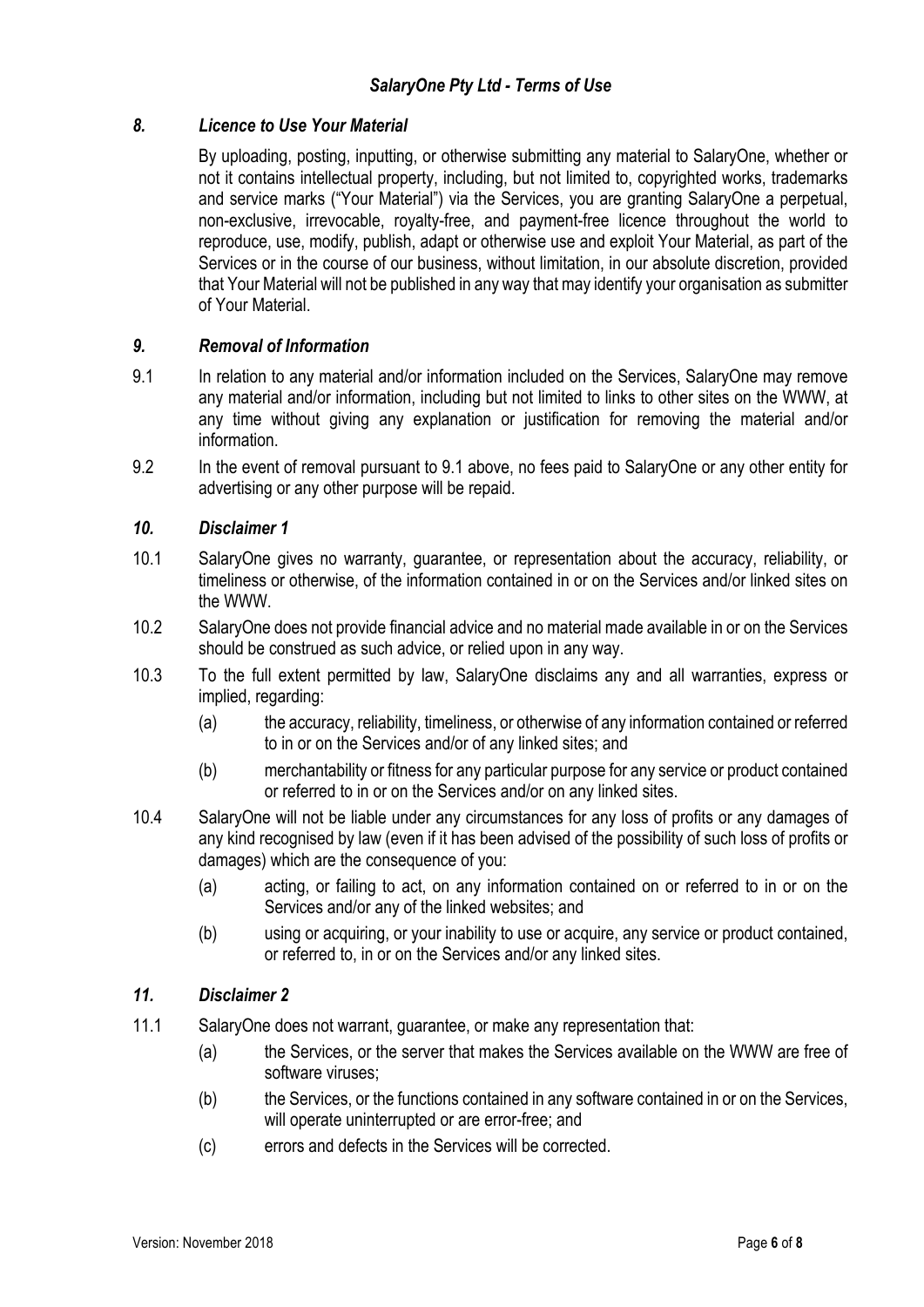- 11.2 SalaryOne is not liable to you for:
	- (a) errors or omissions in or on the Services, or linked sites on the WWW;
	- (b) delays to, interruptions of, or cessation of the services provided in or on the Services, or linked sites; and
	- (c) defamatory, offensive, or illegal conduct of any user of the Services,

… whether caused through negligence of SalaryOne, its employees, or independent contractors, or through any other cause.

11.3 You agree to accept the full cost of any necessary repair, correction, and maintenance of any of your computer software or hardware, which may be necessary as a consequence of you accessing the Services.

## *12. Limitation of Liability*

- 12.1 Disclaimer 1 and/or Disclaimer 2 in clauses 10 and 11 above (together, "Disclaimers") may not apply to you in jurisdictions in which limitations on or exclusions of warranties or liabilities are not permitted by law. If so, to the full extent permitted by law, SalaryOne's liability for any implied warranty or condition is limited, at the choice of SalaryOne, to one or more of the following:
	- (a) If the breach of an implied warranty or condition relates to services:
		- (i) the supply of the services again; or
		- (ii) the payment of the cost of having the services supplied again.
	- (b) If the breach of an implied warranty or condition relates to goods:
		- (i) the replacement of the goods or the supply of equivalent goods;
		- (ii) the repair of such goods;
		- (iii) the payment of the cost of replacing the goods or acquiring equivalent goods, or having the goods repaired.
- 12.2 SalaryOne will not be liable for, and you release and discharge SalaryOne and its respective officers, employees, and agents from, any loss or damage whatsoever and whenever caused to you or your agents or employees, including, but not limited to, special, indirect, or consequential damages, loss of profit, goodwill, revenue, or loss of anticipated saving or loss, whether by way of death of, or injury to, any person of any nature or kind, accident or damage to property, delay, financial loss, or otherwise, arising directly or indirectly from or incidental to any matter referred to in the Disclaimers, or as a result of a breach of the terms and conditions of these Terms by it or its respective officers, employees, and agents or as a result of a breach of duty of care or negligence by it or its respective officers, employees, and agents arising at law.

## *13. Termination of Access*

- 13.1 SalaryOne may terminate access to the Services at any time without giving any explanation or justification for the termination of access, and SalaryOne has no liability for any costs, losses, or damages of any kind arising as a consequence of terminating access to the Services.
- 13.2 SalaryOne will terminate your access to the Services if:
	- (a) you breach these Terms;
	- (b) we cannot verify or authenticate the registration information you provide;
	- (c) we, in our absolute discretion, decide that you have ceased to use your account; or
	- (d) we decide to cease providing our service.
- 13.3 You may terminate your membership at any time by giving us notice in writing to info@salaryone.com.au.